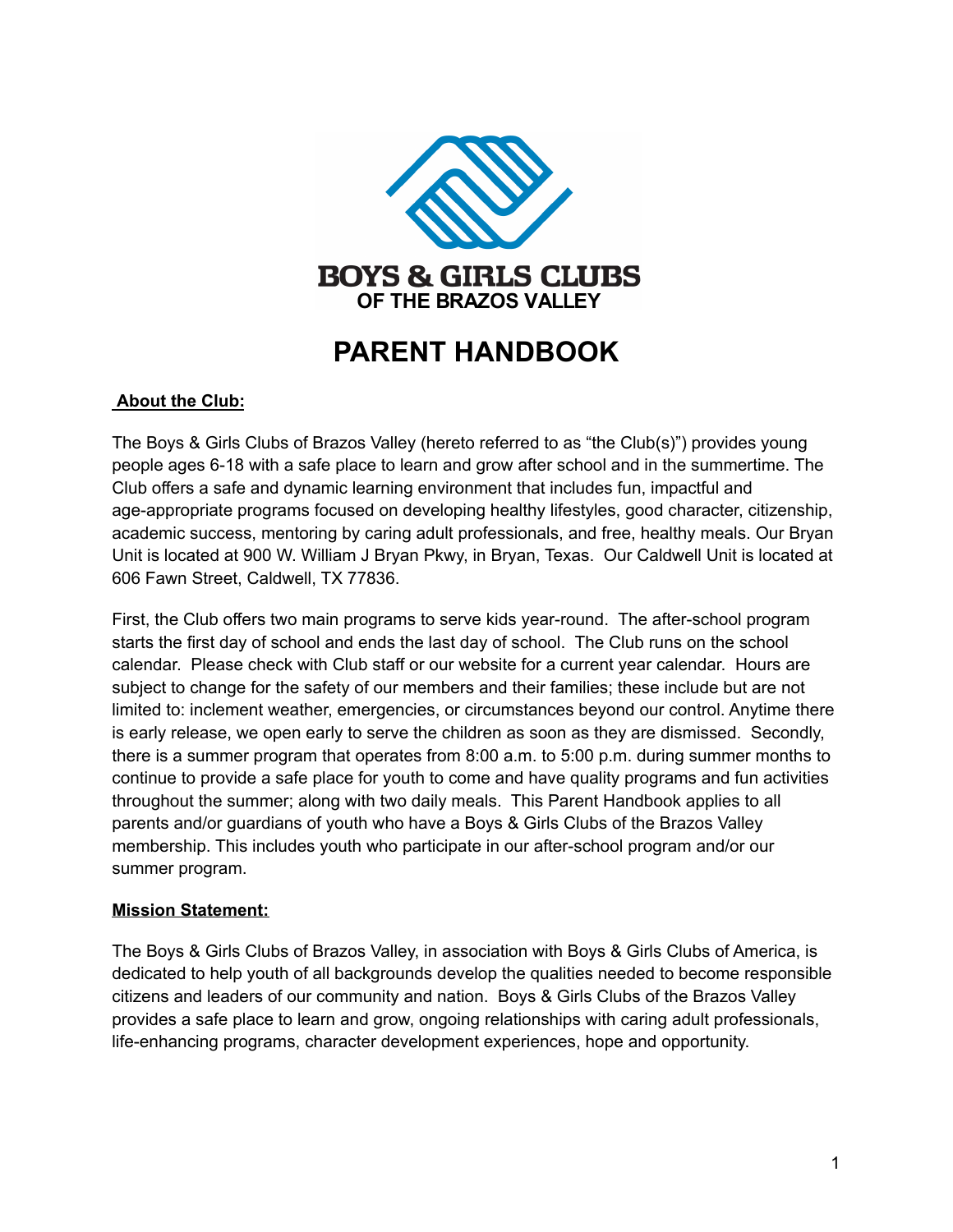## In This Handbook:

| Programs:                                             | 4              |
|-------------------------------------------------------|----------------|
| Staff & Volunteers:                                   | 4              |
| Club Tours & Parent Orientation:                      | 4              |
| Membership:                                           | 4              |
| Club Hours:                                           | 5              |
| <b>Communication with Parents/Guardians:</b>          | 6              |
| Release of Club Members & Information                 | 6              |
| Arrival and Departure Policies:                       | 6              |
| Club Fees:                                            | 6              |
| Annual Membership:                                    | 6              |
| <b>Summer Fees:</b>                                   | $\overline{7}$ |
| Late Pick Up Fee:                                     | $\overline{7}$ |
| Field Trips:                                          | $\overline{7}$ |
| Meals / Snacks:                                       | $\overline{7}$ |
| Safety:                                               | 8              |
| Fire Safety:                                          | 8              |
| Tornado Safety:                                       | 8              |
| Lock Down:                                            | 8              |
| <b>Communicable Disease Control:</b>                  | 8              |
| Lice:                                                 | 9              |
| Illness:                                              | 9              |
| Accidents or Injury:                                  | 9              |
| <b>Universal Precautions and Sanitary Provisions:</b> | 10             |
| <b>Medical Treatment:</b>                             | 10             |
| Medication:                                           | 10             |
| Child Abuse and Neglect:                              | 10             |
| <b>Adult &amp; Youth Expectations:</b>                | 11             |
| <b>Examples of Unacceptable Behavior</b>              | 11             |
| <b>Bully Free Zone:</b>                               | 12             |
| Code of Conduct:                                      | 12             |
| <b>Behavior Protocol:</b>                             | 12             |
| <b>Examples of Minor Misbehaviors:</b>                | 13             |
| <b>Examples of Major Misbehaviors:</b>                | 13             |
| Dress Code:                                           | 13             |
| Personal Belongings:                                  | 14             |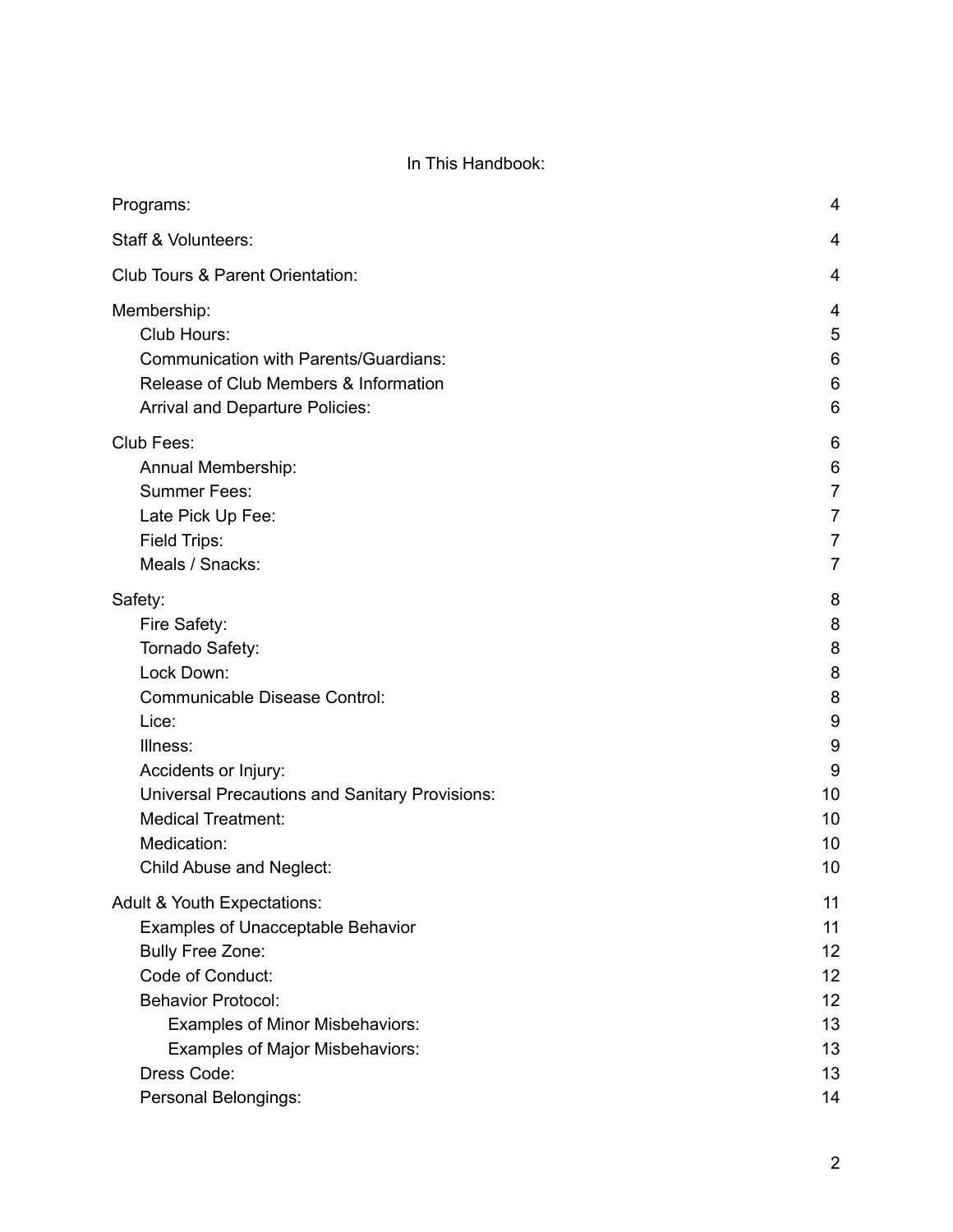| <b>Cell Phones and Personal Electronics:</b> | 14      |
|----------------------------------------------|---------|
| Telephone Calls:                             | 14      |
| Photo Release:                               | 15      |
| Transportation:                              | 15      |
| <b>Volunteer Opportunities:</b>              | 15      |
| Contact Us:                                  | 15      |
| Parent Acknowledgement & Expectations        | $16-18$ |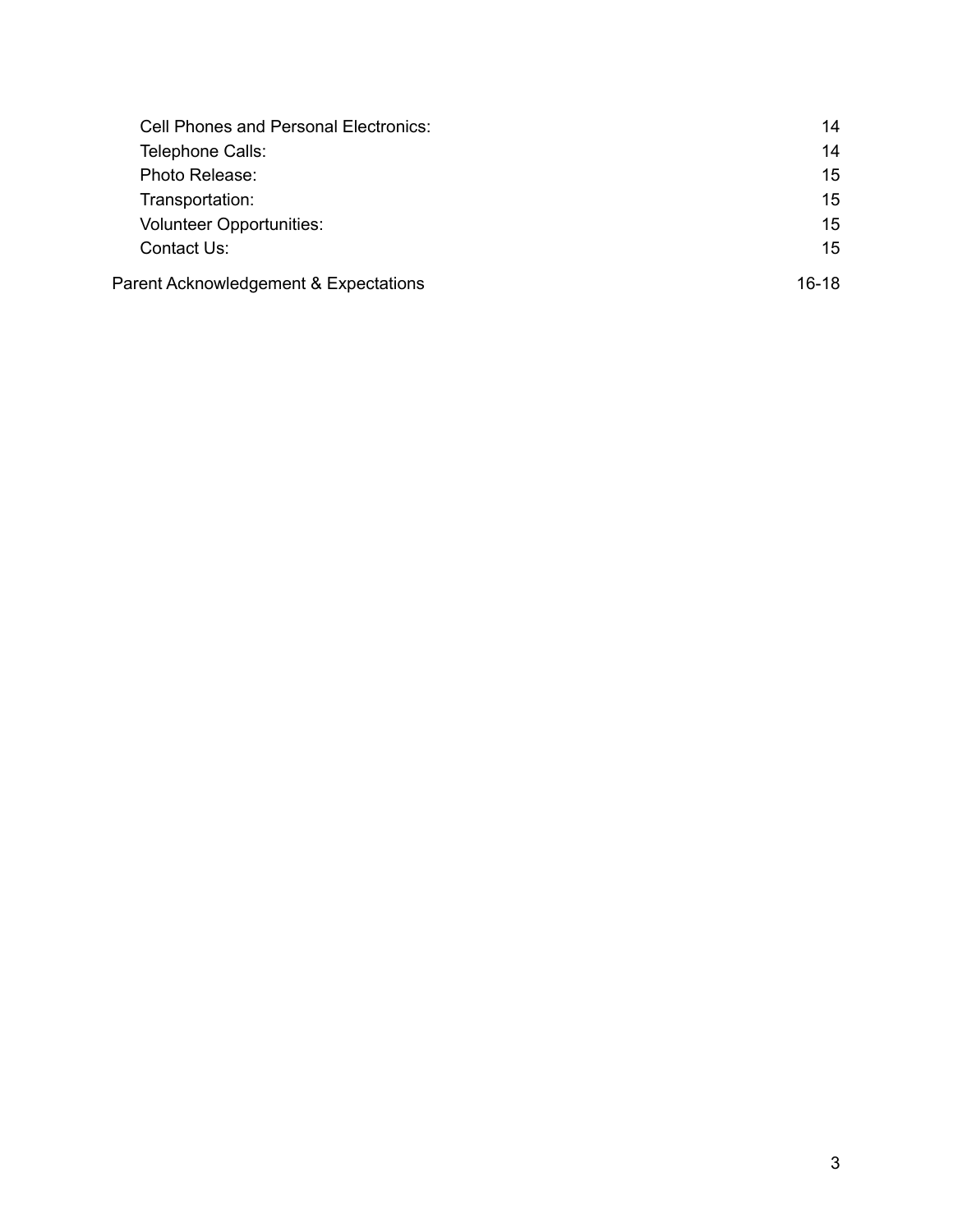## <span id="page-3-0"></span>**Programs:**

While at the Club, members may participate in a variety of programs in the following areas which have been nationally proven to address today's most pressing youth issues and assist in teaching young people the skills they need to succeed in life.

- Sports & Recreation
- Education
- The Arts
- Health & Wellness
- Character & Leadership

**Club programs and services promote a sense of:**

- Competence
- Usefulness
- Belonging
- Power of Influence

More detailed information about the specific programs the Club offers to different age groups will be communicated throughout the year at the time they are offered.

## <span id="page-3-1"></span>**Staff & [Volunteers:](https://www.bgcbv.org/volunteer.html)**

A staff member oversees each of our designated program areas. Our staff are trained Youth Development Professionals. Staff receive first aid, CPR and child abuse training. Volunteers often support our staff. Both volunteers and staff must pass both a state and national background check prior to being hired and yearly thereafter. Our staff and volunteers are attentive to providing the safest environment possible.

## <span id="page-3-2"></span>**Club Tours & Parent Orientation:**

If you would like a tour of the Club before joining or are interested in taking part in a parent orientation, please contact the Club at 979-822-7516. Parent orientations are by appointment only.

## <span id="page-3-3"></span>**[Membership:](https://www.bgcbv.org/membership.html)**

Bryan membership is open to all youth between the ages of 6 and 18, regardless of race, color, creed, religion, age, sex, sexual orientation, national origin, disability, or economic circumstances. Youth must be attending school to qualify for enrollment at the Club. The Club is a private, non-profit organization. Membership at the Club is a privilege, not a right and the club reserves the right to revoke membership at any time should a member violate the club's rules or policies.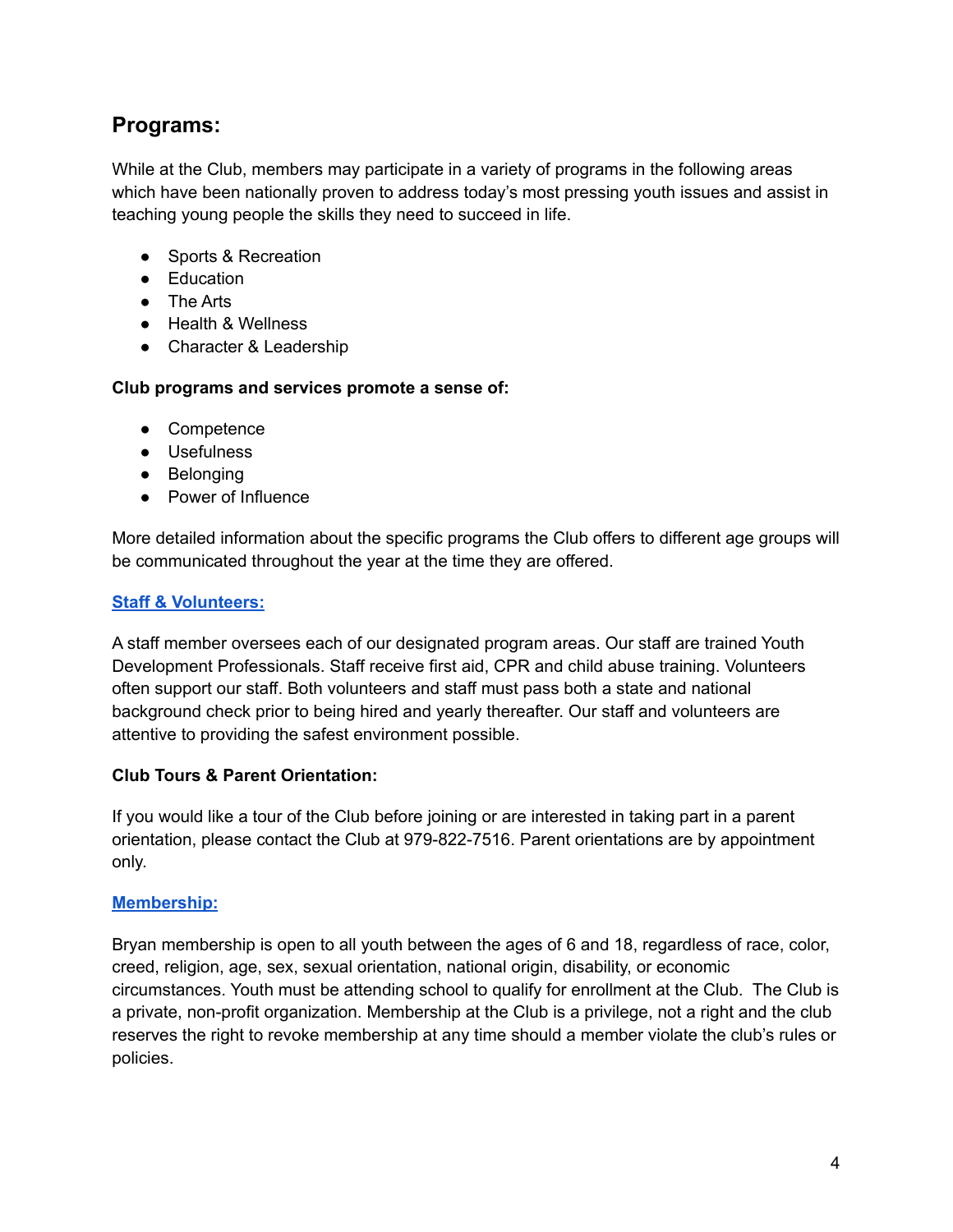The Caldwell location accepts youth between 6 and 13 years of age and will add a year each year until reaching 18 year olds.

All access and participation in the Club begins with a current Club membership. Membership Forms must be completed and signed by a parent/guardian at the beginning of each school year; and at the beginning of the summer program (even if membership is simply being renewed).

Information provided on the membership registration form is critical. For the safety and well-being of all children, emergency contact information that is both current and accurate must be given. In the event a parent or guardian cannot be reached, it is equally important that an alternate emergency contact be listed. It is the parents'/guardians' responsibility to notify the Club of any changes to telephone numbers (home, work, emergency contacts, etc.) and/or changes in address information, as soon as such changes occur.

It is understood that membership gives permission for photo and video release by the Club, unless otherwise indicated by a parent/guardian.

I understand that pets may be in the Clubs occasionally. Please inform the Club of any allergies your child may have.

## **Guests**:

- A member may bring one (1) guest per week for a period of one (1) day.
- A former member may not be a guest; they must renew their membership before returning.
- A person may only be a guest once, and then they must become a member to return to the Club.
- All guests must be at least six (6) years of age and no older than eighteen (18) years of age and must still be attending school.
- All guests must follow all Boys & Girls Clubs rules and policies. The member must inform the guest of all rules and policies-not knowing is not an excuse.
- The member is responsible for their guest's actions, including damages.

## <span id="page-4-0"></span>**Club Hours:**

Hours are subject to change for the safety of our members and their families; these include but are not limited to: inclement weather, emergencies, or circumstances beyond our control. Anytime there is early release, we open early to serve the children as soon as they are dismissed.

The Club's school year program begins on the first day of the school year and ends on the last day of the school year. While someone is at the club by 11:00 a.m., members are allowed in the building immediately following school dismissal until 7:00 p.m. Monday - Thursday and 6:00 p.m. on Friday. When the school has early release, we are open to serve members as soon as they are dismissed from school. This Club follows the partnering ISD calendar throughout the school year.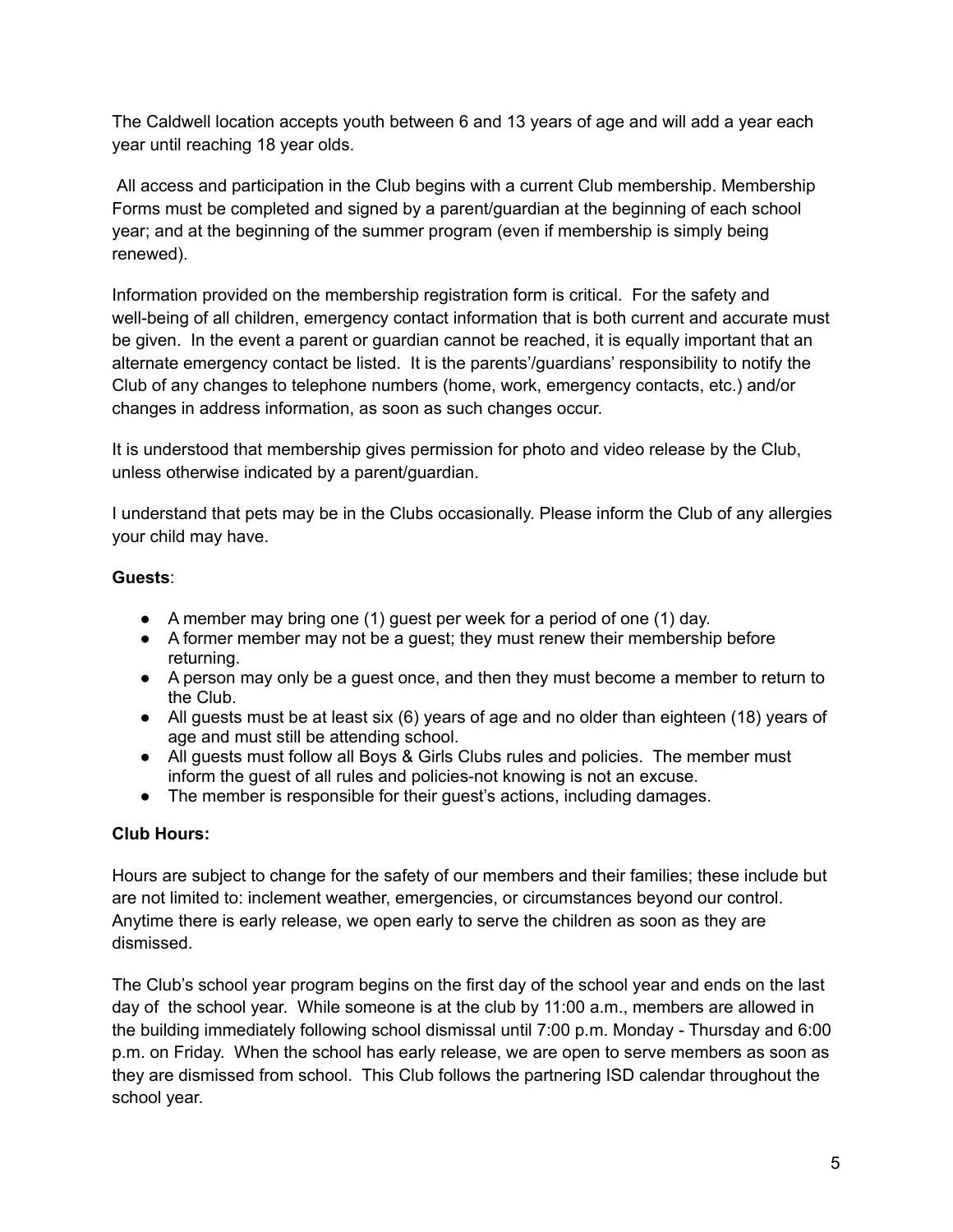In the event the school is closed due to inclement weather, the Club will also be closed.

The summer program begins the first day of the second week following school closures for the year and ends the Friday two (2) weeks prior to school beginning. Summer hours are 8:00 a.m. to 5:00 p.m. The Clubs will be closed on July  $4<sup>th</sup>$  or a designated day observing Independence Day, to be named by the Clubs before the observed holiday.

## <span id="page-5-0"></span>**Communication with Parents/Guardians:**

The Club uses **[Remind](https://www.remind.com/)**, a communication app that makes it easy for parents/guardians and teens to stay connected with the Club. We will contact you with announcements, and special events. Remind is free to use, and you can receive and send messages on any device. Parents/guardians are strongly encouraged to sign up to receive these text messages as this is the best way to receive information and announcements.

Caldwell Campus Parents can text @ef73bed to 81010 Newman-Adam Bryan Campus Parents can text @bgcbvNA to 81010

The Club does not use Facebook as a parent communication tool. It is used for general Club information communication. You may email the Bryan location at [mwiggins@bgcbv.org](mailto:mwiggins@bgcbv.org) or the Caldwell location at [bgraves@bgcbv.org](mailto:bgraves@bgcbv.org) with specific questions at any time. The Bryan Club phone number is 979-822-7516. The Caldwell phone number is 979-567-2643.

#### <span id="page-5-1"></span>**Release of Club Members & Information**

We have an open door policy meaning we do not require children to sign out. We do not facilitate custodial exchanges. Clubs are not licensed daycares; therefore, it does not fall under the guidelines of a licensed daycare facility.

## <span id="page-5-2"></span>**Arrival and Departure Policies:**

When Club members enter our facility, they are required to check in at the front desk with their first and last name or ID badge. When picking up a member, the parent or guardian should pull to the front of the building and call the Club to announce their arrival. Staff will notify the member and send them out. This may take a few moments as members will be somewhere in the Club participating in activities. Alternatively, parents and guardians can park and enter the building to check out their child.

#### **FOR BRYAN: 979-822-7516**

## **FOR CALDWELL: 979-567-2643.**

Children will not be allowed to wait outside the building on their ride's arrival. If a staff member suspects that a parent/guardian picking up a child is under the influence of alcohol or other drugs or it would otherwise be unsafe if the child was released into their care, staff have the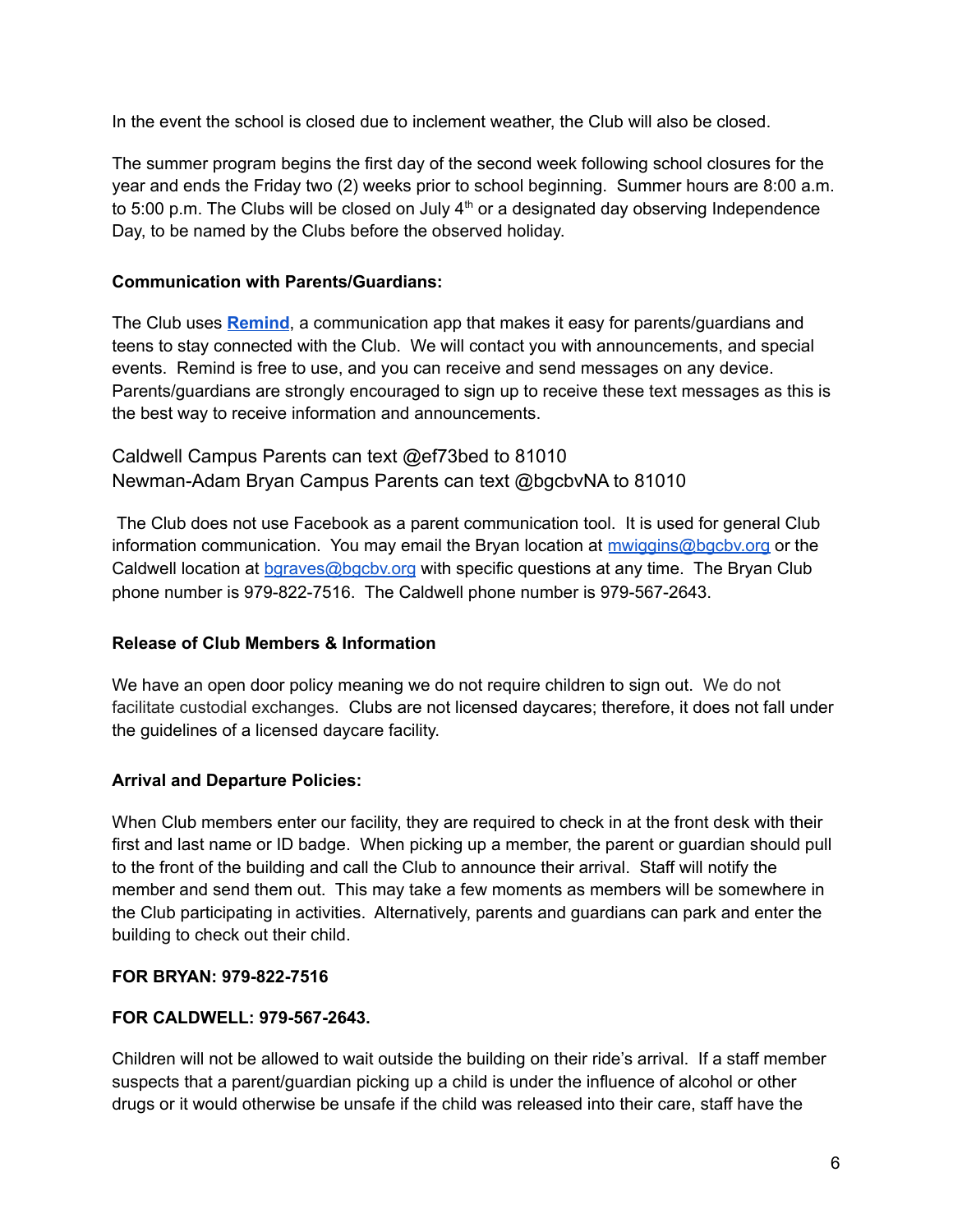discretion to either ask the parent to have another family member come to pick up the child or contact the proper authorities.

The Club has an open-door policy, and is not a licensed daycare facility; therefore, members may depart from the Club at their own discretion. The Club accepts no responsibility for members who choose to leave the Club. Please ensure that your contact information on file at the Club is up to date. If staff have concerns about a Club member's departure and/or safety, they will contact a parent/guardian.

## <span id="page-6-0"></span>**Club Fees- Effective Fall 2022**

## <span id="page-6-1"></span>**Annual Membership**:

The Boys & Girls Clubs of Brazos Valley has an annual \$25 membership fee, per child, which is good for the school year. Membership fees are nonrefundable. No youth will be denied membership because of the inability to pay. If the membership fee will cause a financial burden on the family, a limited number of scholarships for free or reduced fees are available by application. The application process is required, and no scholarship will be granted without it. You will not be able to register your child for the summer program if you have an outstanding balance on your after-school account, unless prior arrangements have been made.

## **Summer Fees:**

The Clubs have an additional fee for summer programming, which is \$45, per child. Summer fees are due at the time of registration. If you are unable to take care of the fee then, please communicate with Club staff 979-822-7516. No youth will be denied membership because of the inability to pay. If the membership fee will cause a financial burden on the family, a limited number of scholarships for free or reduced fees are available by application. The application process is required, and no scholarship will be granted without it. If you have an outstanding balance on your account from summer fees, you will not be able to register for the after-school program for the upcoming school year.

## **Transportation**

Transportation to the club after-school program is provided by the Club for a fee of \$75 per semester for the first family membership and \$20 for each subsequent family member's membership. It is the parents/guardian's responsibility to contact the school and let them know their student will be riding the van to the Club. Appropriate behaviour on the Club van is a matter of safety for all students riding and will be addressed with such importance. A payment plan is available: \$25 deposit in August, a \$25 payment in October and a final \$25 payment in December all due by the 16th of the month.

## <span id="page-6-2"></span>**Late Pick Up Fee:**

Please make sure the Club has current contact information on file for your family. There is a \$10 late fee for any youth not picked up within the first fifteen minutes after closing and an additional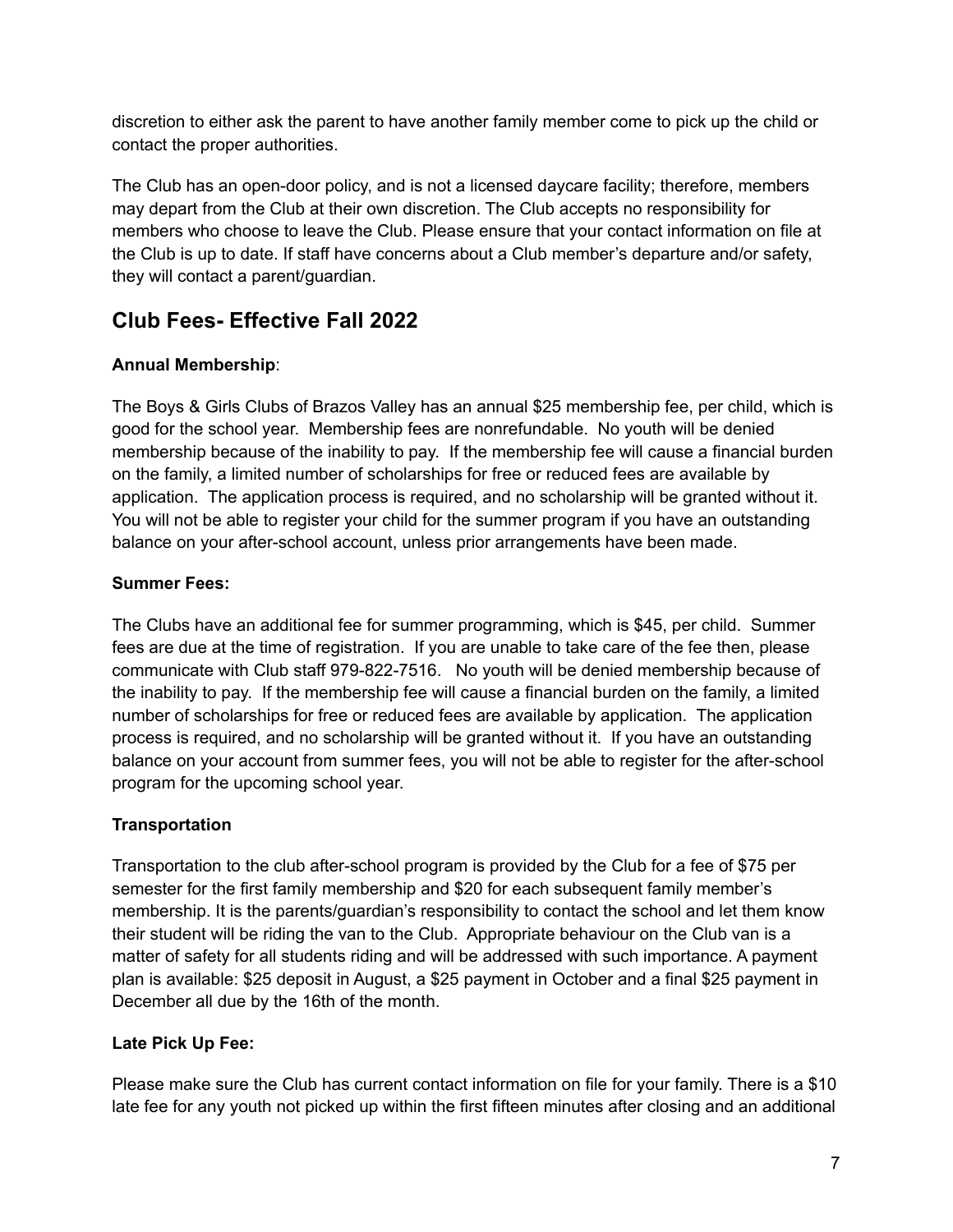\$1 per minute thereafter. Youth cannot attend any program until the late fee is paid. Please note as well, after 30 minutes past closing time, staff may contact local law enforcement and/or Child Protective Services to assume custody of youth who were not picked up.

## <span id="page-7-0"></span>**Field Trips:**

On occasion the Clubs will take field trips, primarily in the summer. Transportation for our summer field trips is usually provided by the partner ISD, Club vehicle, or a chartered bus. You will be required to sign a permission slip prior to any field trip. You may be required to pay any additional cost associated with the field trip.

## <span id="page-7-1"></span>**Meals / Snacks:**

The Club understands and appreciates the need for a healthy diet for all Club members. It is our goal to encourage healthy eating habits that promote the well-being of our youth. Through funding from the USDA and the SFSP program, in the summertime the Club provides breakfast 8:30 a.m. to 9:30 a.m., lunch from 11:30 a.m. to 12:30 p.m. Please notify the Club if your child has any food allergies or dietary concerns. Menus are posted at the front desk. Members may bring their own meals and snacks if they choose. The Clubs have designated areas for eating, and any meals must be eaten in that place whether brought from home or if eating the meal provided. Please keep food and drinks out of areas where such items are prohibited (Computer Lab, Library etc.) Water fountains are not available due to Covid 19; water bottles are strongly recommended. Please have any items you bring to the Clubs (lunchboxes, water bottles, etc.) labeled with the youth's first and last name.

## <span id="page-7-2"></span>**Safety**

In accordance with the Federal Law and USDA policy, our institution is prohibited from discriminating on the basis of race, color, creed, religion, age, sex, sexual orientation, national origin, disability, or economic circumstances.

We are committed to keeping our Club members safe at the Boys & Girls Clubs of the Brazos Valley. We have the following procedures and policies in place for emergencies.

## <span id="page-7-3"></span>**Fire Safety:**

The Club conducts a minimum of two fire drills per year with members and staff and implements the following procedures: In an orderly fashion, a staff person will direct members to exit the building, staying low to avoid smoke inhalation. Members will be directed outside of the facility through their nearest exit. Everyone will meet at the designated meeting point to wait for further instructions. In the event there is a need to evacuate the facility because of an actual fire, parents/guardians will be contacted through the Remind system.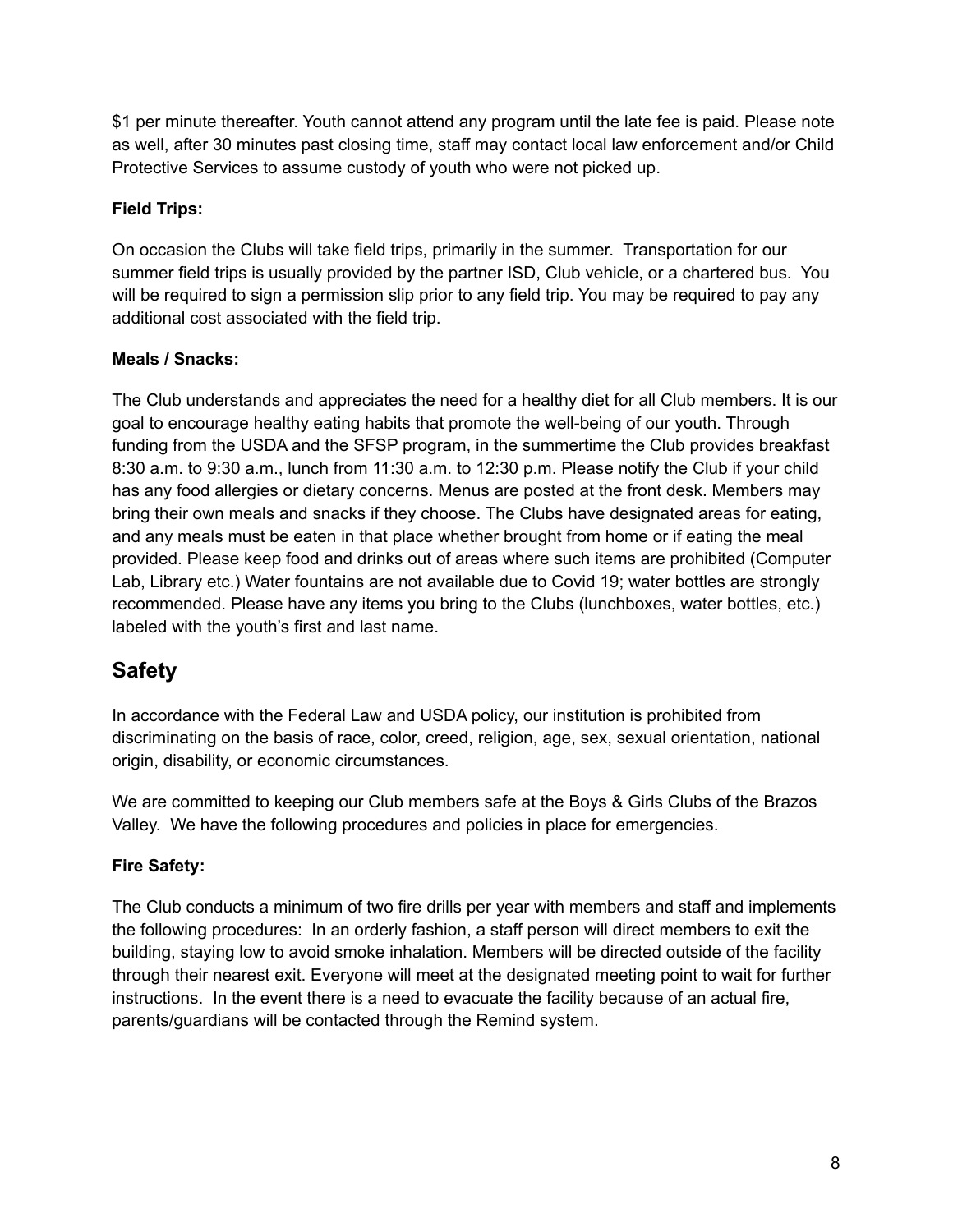## <span id="page-8-0"></span>**Tornado Safety:**

The Club conducts an annual tornado drill with members and implements the following procedures. In an orderly fashion, a staff person will direct members to the designated safety zone. Members will stay in place until instructed by staff that it is safe to leave the area. During a warning, no members may leave the Club until the warning has been canceled or a parent or guardian picks them up.

## <span id="page-8-1"></span>**Lock Down:**

If there is a threat outside or near the Club that is a safety concern for our members, we will lock down our building and no member will be allowed to leave the Clubs during that time until the situation has been cleared by the local police department or the local Sheriff's Office. In the event of a medical emergency or a non-violent threat, the Club may also go into lockdown. Members will be instructed by staff to remain in their program area until the threat has been cleared. During this time, it is important that members are following the direction of the staff in charge.

## <span id="page-8-2"></span>**Communicable Disease Control:**

Parents/guardians need to notify Club staff if a Club member is diagnosed with a communicable disease and they have been in the Club facility, on a Club sponsored vehicle or field trip. A communicable disease is a serious illness that is capable of being transmitted to other persons. Staff will closely watch exposed Club members for signs of similar symptoms and all parents/guardians will be notified of the dates of exposure, incubation periods, symptoms and treatment recommendations for any disease Club members have been exposed to. We will not give out any information relating to the identity of the Club member who has the illness. For a Club member to be readmitted into the program, parents/guardians must provide a statement from their physician or a negative test result indicating the health of the Club member and that they are no longer contagious. If we are informed that a Club member is HIV positive or has Hepatitis, we will inform staff working directly with that youth. We will advise staff on safety precautions that need to be taken when dealing with blood spills, fecal matter or any other advice given by the parent/guardian. We will protect the identity of the Club member in all ways possible.

## <span id="page-8-3"></span>**Lice:**

If an active infestation of head lice and/or nits are confirmed, the Unit Director will contact the parent/guardian and inform them that their child(ren) have crawling head lice and/or that lice eggs/nits have been observed attaching to the base of the hair shaft near the skin. Club members must be picked up and treatment info will be provided. Whether a Club member is found to have active lice or nits, they will be rechecked and must be clear before returning.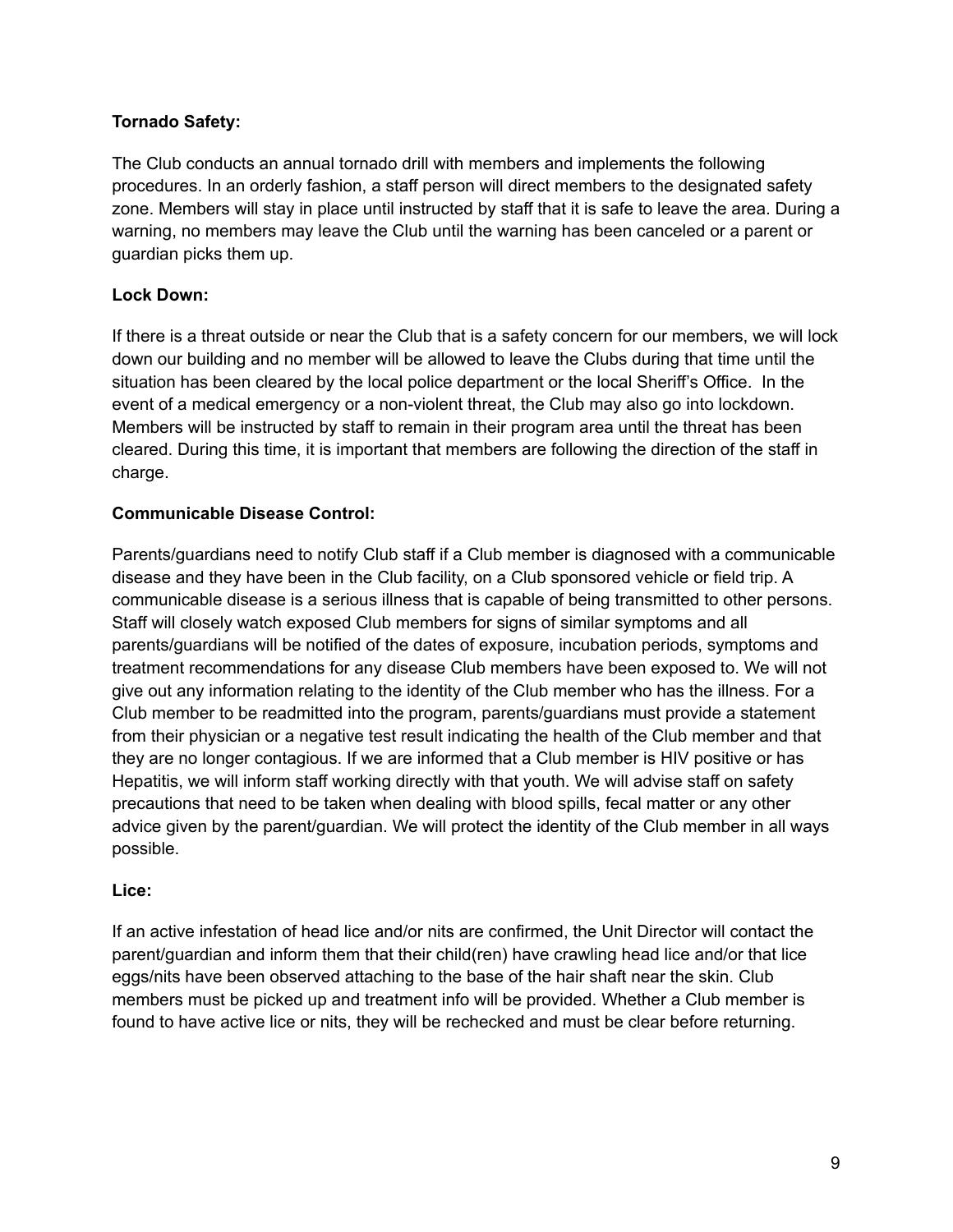## <span id="page-9-0"></span>**Illness:**

When Club members become ill, a comfortable area in isolation will be provided for their care if they have headache, stomachache, cold or flu-like symptoms. The Club member's parent or emergency contact person will be notified and asked to pick up the youth as soon as possible. Club members must be symptom-free for 24 hours before returning to the Club. If a Club member vomits, he or she must be picked up by a parent/guardian or other authorized individual immediately. If a Club member has a urine or bowel movement in his/her pants, the parent/guardian or authorized individual will be called to pick up the youth or bring a change of clothes. If it becomes a regular occurrence that the youth urinates or defecates in his/her pants, membership will be terminated until the problem is resolved. If a member is on a Club-sponsored field trip when they vomit or become ill with a headache, stomachache, cold- or flu-like symptoms, he/she must be picked up immediately from the location of the field trip or mutual location agreed upon by the person picking them up and Club staff.

## <span id="page-9-1"></span>**Accidents or Injury:**

If a Club member is injured on or off-site while in the care of the Boys & Girls Club, staff will take whatever steps necessary to obtain emergency medical care. We will protect the identity of the injured Club member whenever possible. These steps may include, but are not limited to, the following:

- Attempt to contact a parent/guardian by phone
- Attempt to contact the designated responsible persons (emergency contacts) by phone as noted on the youth's membership form when a parent cannot be reached

If we cannot reach the parents/guardians or the emergency contacts, we will do any or all of the following:

- Contact your physician or medical center for assistance
- Call an ambulance or paramedic
- Have the youth taken to the designated emergency hospital in the company of a staff member. The Club will use St. Joseph Hospital unless told otherwise.

In the event of injury, bleeding to the head or injury to the head, the youth must be picked up by a parent or approved individual. If a parent is unable to pick up the child, the Club will transport the youth to the nearest Hospital. All full-time staff members are trained and certified in CPR and first aid. Minor wounds will be cleaned with antibacterial soap and water only and protected. Parents/guardians will be notified of an incident by note or a call from Club staff depending on severity. All accidents will be recorded on an Injury Report Form and kept on file in our administration office. All records of accidents will be reviewed by the Club's CEO and the Safety Committee to determine that all possible preventative measures have been taken to preclude further incidents. If an accident or injury occurs while youth are on a Club sponsored field trip, we will follow the same steps as listed above. A first aid kit will also be taken along on field trips containing band-aids, rubber gloves, gauze, hand soap and paper towels.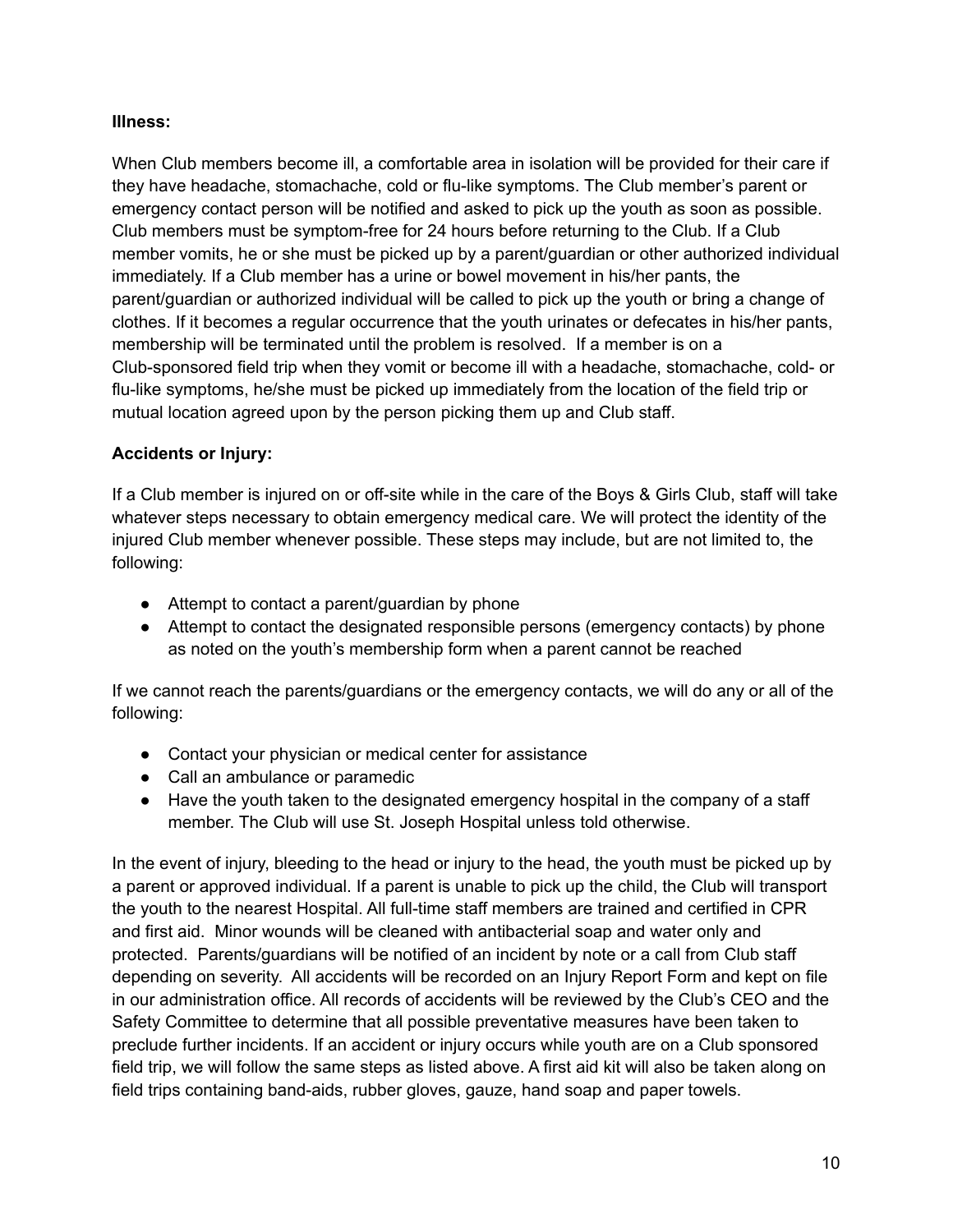## <span id="page-10-0"></span>**Universal Precautions and Sanitary Provisions:**

Wet or soiled clothing shall be changed promptly and placed in a plastic bag to be taken home for laundering. The Club member will do this on his/her own.

Staff and Club members are required to use proper hand washing techniques. This includes the use of soap and warm water, scrubbing between fingers before and after handling food and after using the restroom. All food handling and serving is done with disposable gloves. When staff deal with any type of body secretion, they wear disposable gloves. When they are done cleaning the area with a sanitizing solution, they will place all paper toweling and gloves in a plastic bag and tie it shut before disposing of it in the garbage can. Youth will be kept out of the area of bodily secretions until it is cleaned up and sanitized. Program supplies that come into contact with an ill Club member or an unsanitary source will be disinfected using a sanitizing solution and air-dried as needed. Tables, benches, and chairs are wiped down daily with a sanitizing solution before and after meals and snacks are served.

## <span id="page-10-1"></span>**Medical Treatment:**

The completed Membership Form authorizes Club staff to seek medical treatment for a Club member, if necessary, and that any associated costs are the responsibility of the parents/guardians. The Club does not provide medical insurance for Club members.

## <span id="page-10-2"></span>**Medication:**

Medication (over-the-counter or prescription) can be kept at the Club for members. Staff will assist in the proper administration of medication to Club members.. The medication must be in its original container. If it is a prescription, it must be in it's prescription packaging and have the members name, prescription details, and dosage instructions.

## <span id="page-10-3"></span>**Child Abuse and Neglect:**

The primary concern of Club staff is always the safety and well-being of each child. By law, Boys & Girls Clubs of the Brazos Valley Board of Directors, all personnel, and volunteers are required to report any youth who appear to be emotionally, physically, or sexually abused or neglected to Child Protective Services. Suspicion of abuse or neglect shall be documented and maintained in a confidential record. Staff receive annual in-service training about indicators of abuse or neglect and reporting. Also, if the Department of Family and Children Services, local Police Department or County Sheriff's Office requests a conversation with one of our Club members, we will comply with that request with no guarantee of notification to the parents/guardians.

## <span id="page-10-4"></span>**Adult & Youth Expectations**

Club members are expected to participate fully in programming and behave according to the rules in this handbook. The Club reserves the right to refuse, suspend or terminate membership of any youth if their behavior or attitude is disrespectful to staff, volunteers, or other members, or if their behavior does not allow them to function with others appropriately in our programs. Club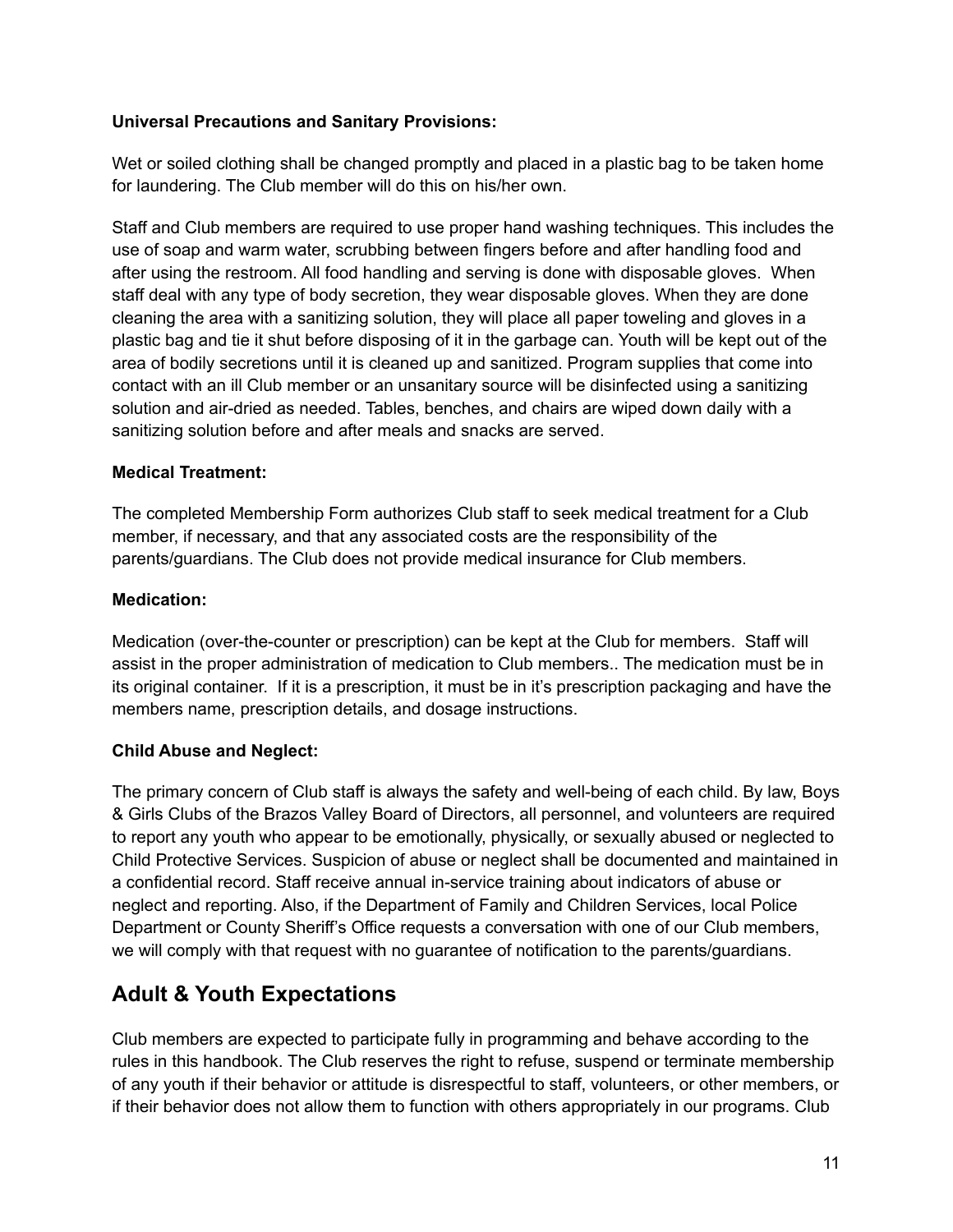membership is a privilege, not a right. If a major issue arises, staff will attempt to discuss the issue with a family member; however, staff may choose to terminate membership prior to that discussion. Youth who choose not to follow rules and expectations will not be able to participate in our program. Adults and youth are expected to present themselves in a mature and respectful manner. They will be asked to leave the premises if said parent's/guardian's behavior is disrespectful toward staff, volunteers and/or in front of our members. It is not acceptable for adults or youth to argue with a staff member's decision in a public setting. It is also not acceptable to use rude or inappropriate language with any of our staff, volunteers or other Club members. Failure to comply with this is a reason for Club staff to exclude parents/guardians from entering the building or may include terminating the membership of the youth. If a parent has an issue they need to discuss, they should make an appointment to have a discussion in an appropriate and respectful manner. Until this meeting occurs, the parent/guardian may have another family member/adult pick up their child. Physical altercations that take place outside of the building, and include adults and/or youth, will result in immediate contact of the local Police Department or Sheriff's Department and will be handled strictly by law enforcement, not Club staff.

## <span id="page-11-0"></span>**Examples of Unacceptable Behavior**

- Harassing/threatening Club members, staff or volunteers
- Refusal to comply with staff's instruction on behavioral matters
- Use of inappropriate language and gestures
- Inappropriate touching, hitting and fighting (includes play fighting)
- Presenting a danger to oneself or other Club members, staff or volunteers
- Bringing weapons or dangerous articles to the Club
- Bringing alcohol, drugs, vaporizers or tobacco, or drug paraphernalia to the Club
- Vandalism of Club property
- Going into off-limit areas of the Club
- Disobeying rules established for field trips and vehicle-rider safety
- Leaving a group setting without permission
- Stealing
- Repeatedly ignoring or disobeying staff or volunteers' direction
- Refusal to be willing and active participant in Club programs

You may speak to the Unit Director, Programming and Athletic Director or CEO, when you are in the Club or you may call the Club at Bryan: 979-822-7516, Caldwell: 979-567-2643.

## <span id="page-11-1"></span>**Bully Free Zone:**

The Club is a bully-free zone and strives to provide a safe, secure and respectful environment for all members in our facilities, on Club grounds, in our vehicles as well as at offsite Club sponsored activities and field trips. Bullying has a harmful social, physical and psychological impact on bullies, victims and bystanders. The Club consistently and vigorously addresses bullying. If your child is the target of bullying behavior or was witness to an incident of bullying at the Club, they are strongly encouraged to reach out to any Club staff to report the incident.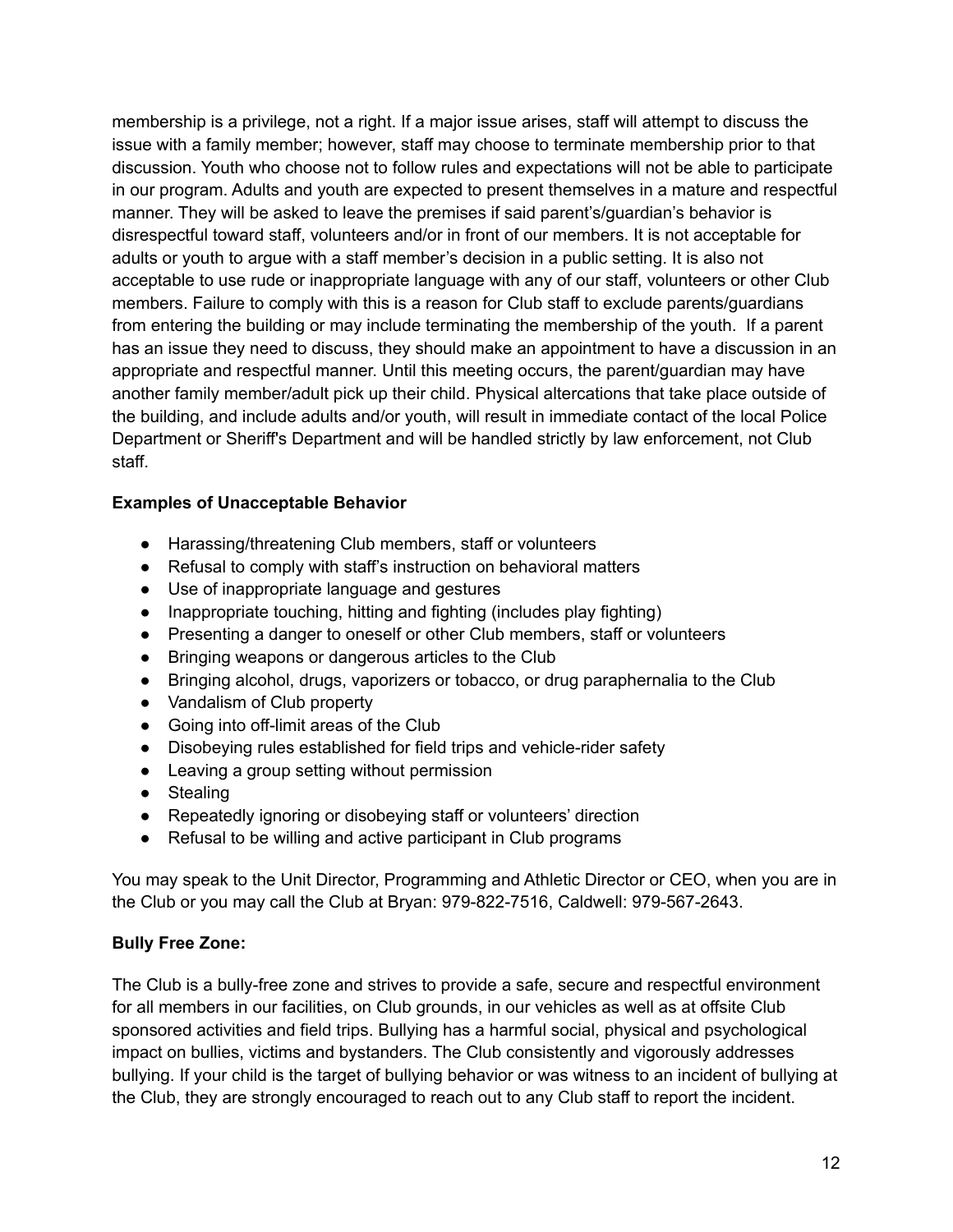Anyone reported to have been bullying another member will receive a verbal reprimand by Club staff. Repeat offenders will be placed in time out, and/or temporarily suspended from the Club. Habitual offenders will be expelled from the Club without further permission to be a part of the Club.

## <span id="page-12-0"></span>**Code of Conduct:**

- Respect yourself
- Practice the golden rule treat others the way you would like to be treated
- Be respectful of other Club members and their property
- When asked for your attention, stop, look and listen
- Keep your hands, feet and other objects to yourself
- Play fairly and be honest
- Applaud the efforts of others
- Say only good things about others
- Resolve disagreements in a positive way
- Dress appropriately at all times
- Running is reserved for the gym or outdoors playing fields
- Be respectful of Club staff and volunteers
- Listen during appropriate times and assemblies
- Participate only in program areas open to your assigned group
- Take care of Club facility, grounds and equipment

## <span id="page-12-1"></span>**Behavior Protocol:**

The Club strives to keep the consequences of any unacceptable behavior appropriate and timely. The safety of all Club members is of the utmost importance. Our standards, along with the expectation that all Club members use good common sense, exist to ensure that all Club members can safely enjoy Club activities. When infractions occur, they will be dealt with through time-outs, exclusion from activities, removal from the Club, suspension or expulsion. If a Club member is asked to leave the Club due to behavioral concerns, every effort will be made to contact the Club member's parent/guardian. Your support and involvement as the parent/guardian is vital to our success as a safe center for youth. It is understood by the parent/guardian upon having their youth join the Club, if staff ask parents/guardians to come pick up their youth because of behavior or attitude issues, the parents/guardians will be expected to support that decision and comply with the request.

<span id="page-12-2"></span>**Examples of Minor Misbehaviors:**

- Talking out of turn/yelling/being disruptive
- Running
- Being present in non-supervised areas or areas not supposed to be
- Arguing with peers
- Gossip
- Lying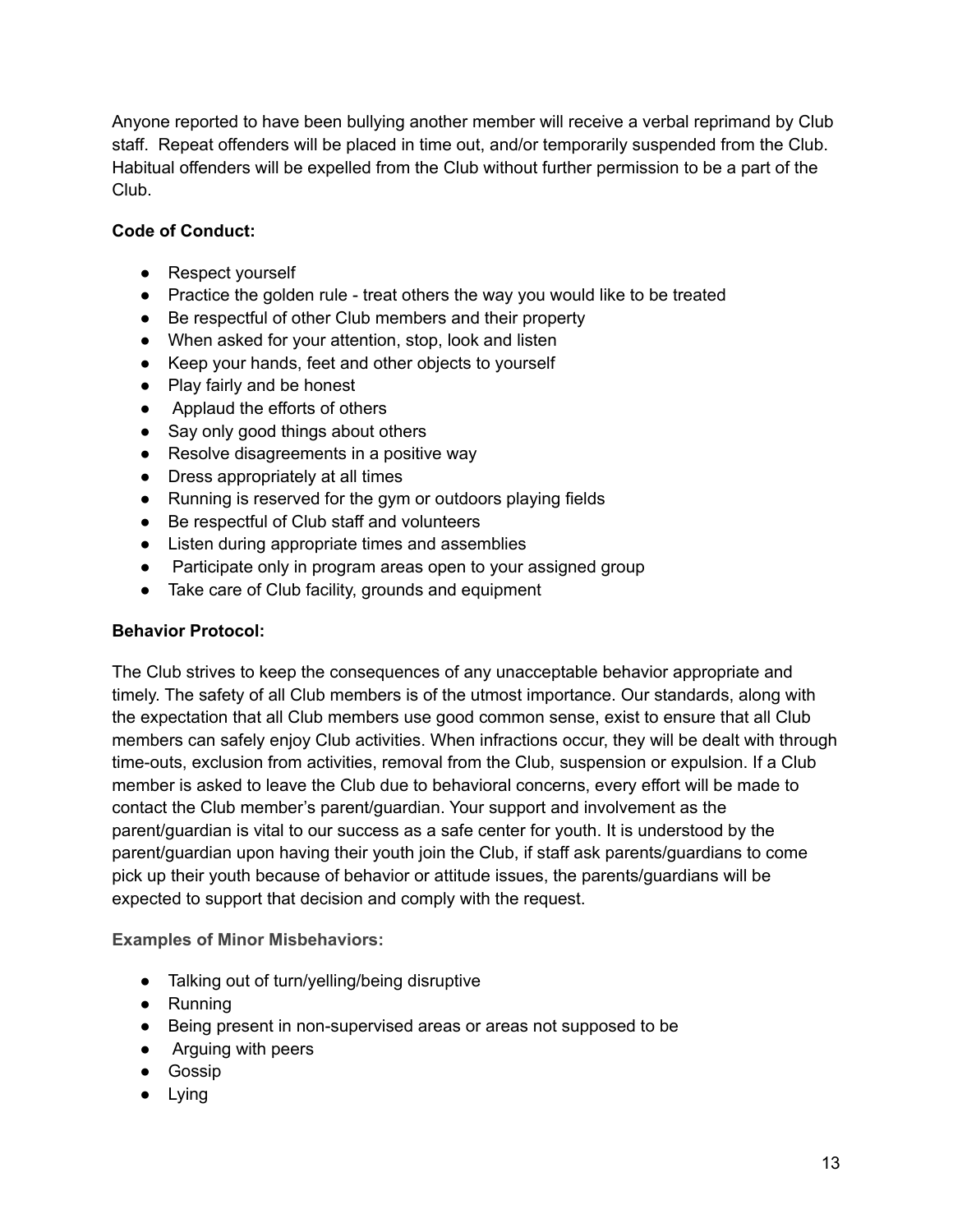- Tattling
- Name calling
- Inappropriate language
- Non-compliance with adults
- Not playing fairly
- Disruption in Club/Club meeting
- Throwing food
- Technology/Cell Phone Violation
- Inappropriate use of equipment

<span id="page-13-0"></span>**Examples of Major Misbehaviors:**

- Hitting/Fighting/Assault
- Stealing/Theft
- Harassment (sexually or racially derogatory remarks)
- Bullying
- Threats
- Vandalism
- Spitting on/at another person
- Involvement in hurting someone
- Defiance/Disrespect
- Major Disruptions
- Inappropriate touching
- Weapons/Drugs (illegal or prescription)
- Continual Minor Misbehaviors

## <span id="page-13-1"></span>**Student Council**

The BGCBV Student Council is a Club member led group who will advise, guide and provide leadership related to member issues. This peer group will assist in determining the types of programming members want and need, and participate in the National Youth Outcomes Initiatives (NYOI).

The annual NYOI consistently and credibly measures the Formula for Impact by measuring youth perception of key elements for positive youth development. From this, the Club Experience indicator was developed.

- 1. A safe, positive environment
- 2. Access to fun and a sense of belonging
- 3. Access to supportive relationships
- 4. Meaningful opportunities and expectations
- 5. Formal and informal recognition

The Student Council will also develop solutions to managing misbehaviors and violations of the Club's code of conduct by hearing concerns from peers and collaborating with Club staff to determine appropriate consequences including member suspension.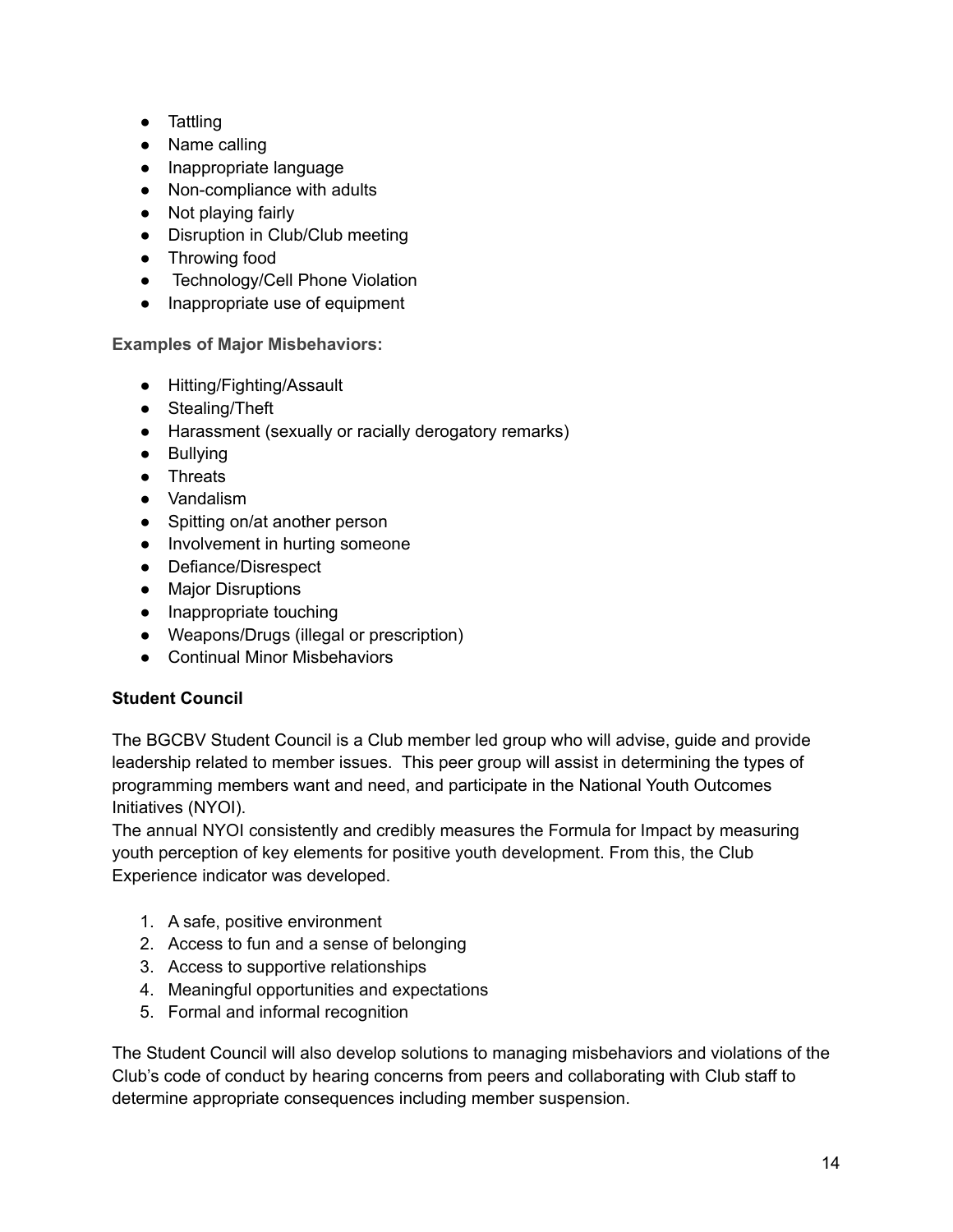#### **Dress Code:**

Club members should dress comfortably and wear clothes that allow them to participate in typical Club activities and programs. Inappropriate clothing of any kind will not be allowed in the Club. Members wearing clothes that are too short, too tight or too revealing or with questionable or distasteful advertising, will be asked to change or leave immediately. Belts are encouraged for loose fitting pants or shorts. Physical activities can cause loose fitting clothes to negatively impact performance. This judgment will be left solely to the discretion of Club staff or volunteers. There are hooks at the Club's entrance where members can store personal belongings. Shoes must be worn at all times. Flip-flops, sandals and cleats are discouraged, and Club members may not be allowed to participate in certain activities, such as playing in the gym, if worn. The best advice is to wear tennis/walking shoes every day. During the summer months, the Club may take trips to the pool where sandals or flip-flops are more appropriate.

#### <span id="page-14-0"></span>**Personal Belongings:**

All personal belongings brought to the Club or on Club sponsored field trips by a youth are the responsibility of that youth. There are designated areas where Club members can store personal belongings. The Club is not responsible for lost, damaged or stolen items. Please discourage youth from bringing anything to the Club or on field trips that is not completely necessary, especially money. Necessary items, such as backpacks and jackets, should be clearly marked with the Club member's name. Items that are not collected from our lost and found in a timely fashion will be donated to a local charity. Club staff reserve the right to search any personal property if there is a safety concern.

## <span id="page-14-1"></span>**Cell Phones and Personal Electronics:**

All cell phones, tablets, personal electronics and other property brought into the Club are the responsibility of the Club member. The Club does not have a secure location to store these items and cannot be held responsible for any damage/theft. Elementary students with Bryan ISD issued equipment will be limited to using them in the library during Power Hour for homework purposes only. Cell phones and other electronic devices are only permitted during specific times and places. At no time can electronics be played with on the gym floor. All rated M for mature or violent video games are prohibited, as well as any material of a sexual nature. Music with curse words is not allowed to be played out loud or through headphones or individual listening devices. All websites or games are limited to the discretion of staff. Wifi is available on a limited basis. The Club reserves the right to look at phones, tablets, and other personal electronic devices and alert parents/guardians, the local Police Department or the County Sheriff's department about inappropriate photos/content found or being shared. There may be times during programming where phones, tablets, and other electronic devices are not permitted. Taking photos or videos on any electronic device while in bathrooms at the Club or on Club sponsored field trips is strictly prohibited and may result in membership suspension or termination.

## **Technology/Computer Usage:**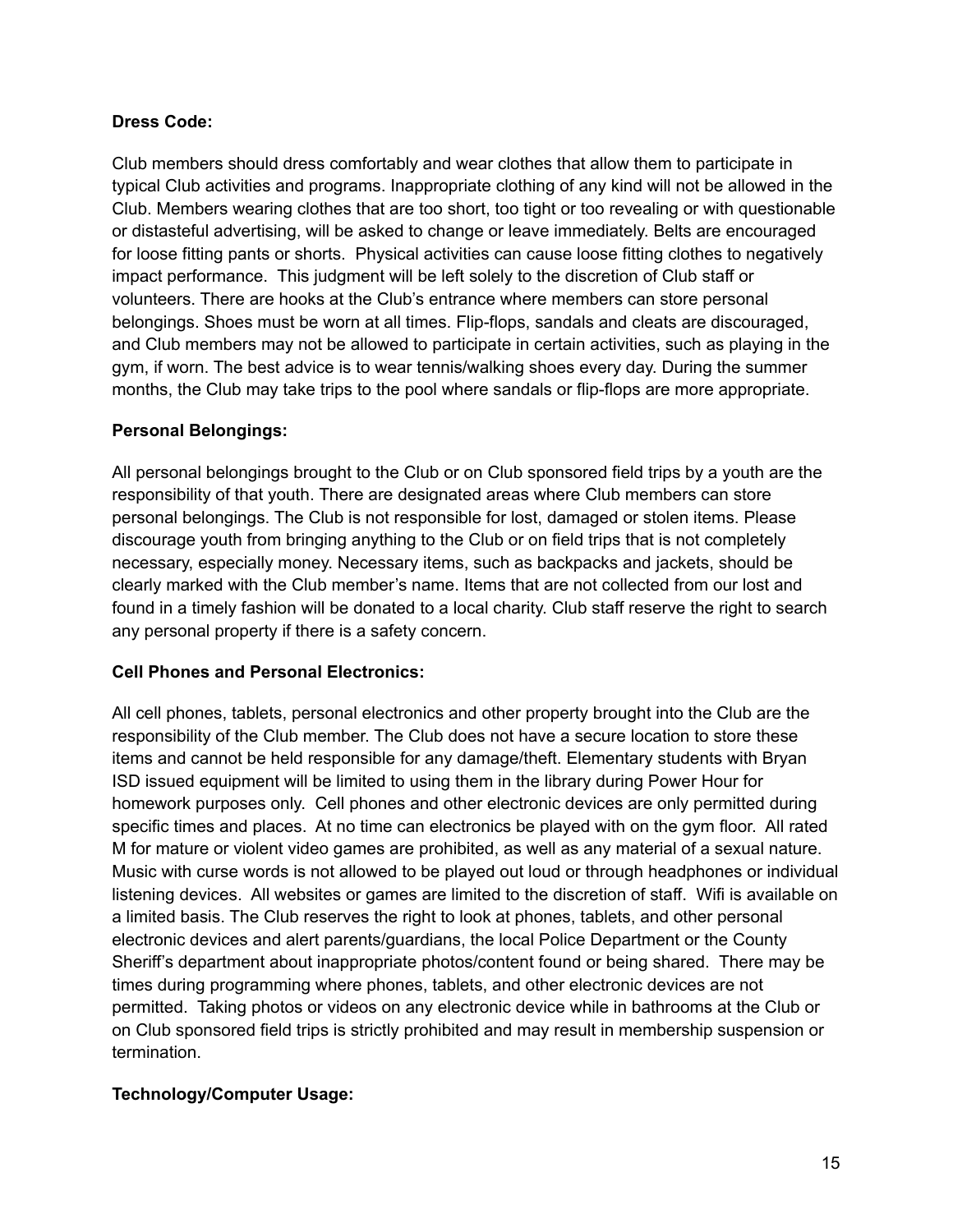The Boys & Girls Clubs of Brazos Valley has computer labs for member use. Partnering ISD and Boys & Girls Clubs of the Brazos Valley email usage is allowed, all other email usage is prohibited. Use of the internet is a privilege, not a right of membership. There are internet sites that members are prohibited from using. A list of these sites is available and is updated as necessary.

## <span id="page-15-0"></span>**Telephone Calls:**

The telephone at the Club is for business and emergencies. Calls will be allowed only to parents/guardians in the case of an emergency. Unless an incoming call to a Club member is from a parent/guardian, a message will be taken rather than calling the Club member to the telephone.

## <span id="page-15-1"></span>**Volunteer Opportunities:**

Parents, guardians and friends of the Club, if you would like to give back to the Club through volunteering, we would love to have you! We are always looking for fun, energetic volunteers who enjoy making a positive difference in the lives of youth. Opportunities include things like playing games with members, art projects, helping with homework, and more. All volunteers need to have a volunteer application and current background check form on file to volunteer at the Club. Please contact the Bryan Club at 979.822.7516, Caldwell at 979.567.2643 or email mwiggins@bgcbv.org.

## <span id="page-15-2"></span>**Contact Us:**

If you have any questions or concerns about any of the information found in this handbook, you may contact Program Staff. However, if you still feel that an issue or complaint has not been satisfactorily resolved, you may contact the Clubs CEO, Rhonda Watson, [rwatson@bgcbv.org](mailto:rwatson@bgcbv.org) or call: 979-822-7516.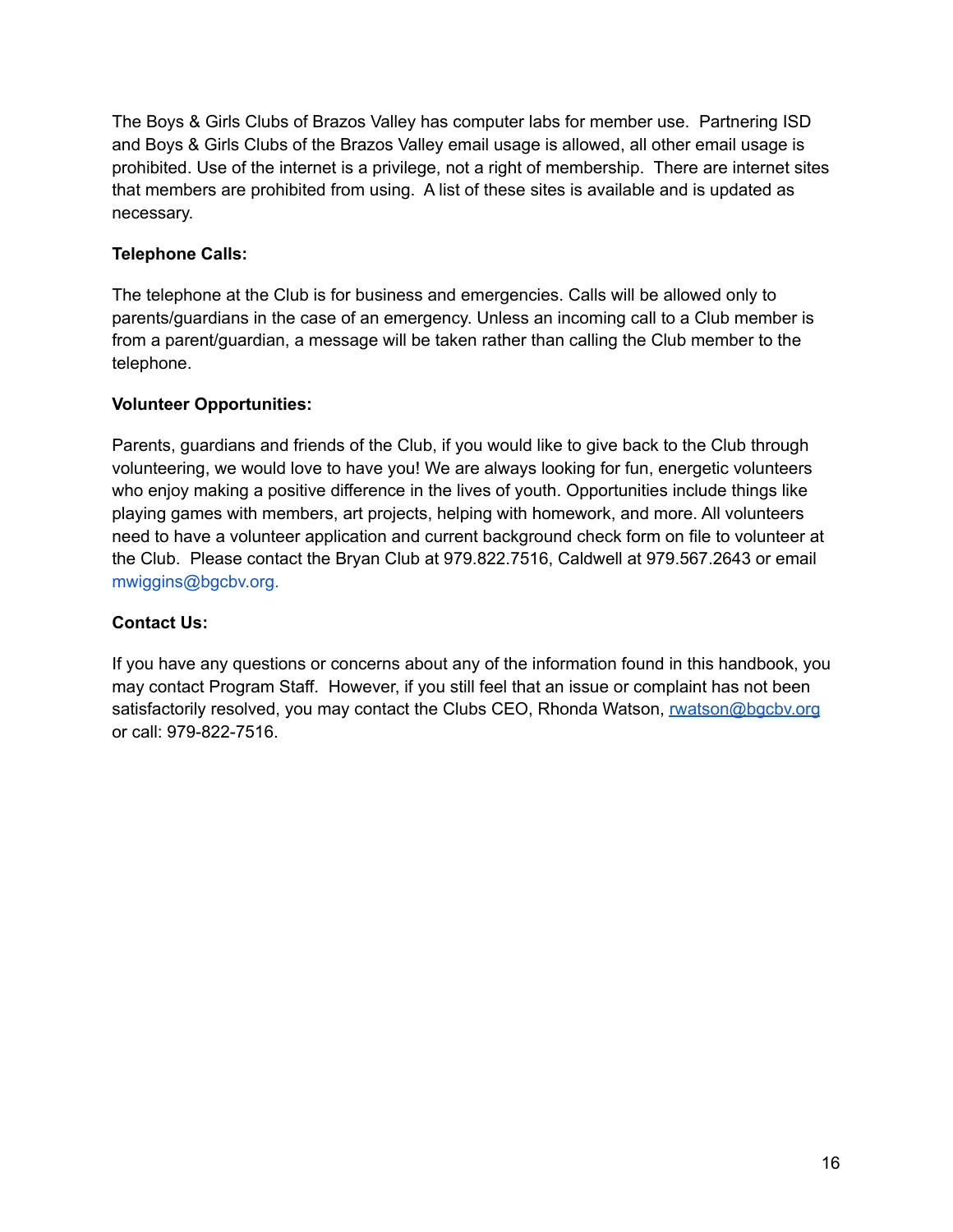## **2021-2022**

## **School Year**

## Parent Acknowledgement & Expectations

<span id="page-16-0"></span>The Boys & Girls Club of Brazos Valley considers our parents to be partners in supporting the development of your child in our after-school program. We look forward to getting to know you and supporting you to ensure your child is successful. For us to fulfill our mission, we need each parent to commit to the following:

- Have a positive attitude when arriving to the club each day
- Inquire about your child's behavior and successes with Club Staff
- Communicate any challenges your child is having to Club personnel
- Respect the Club rules at all times
- Stay in the designated area when picking up your child. Parents are not allowed to walk throughout the facility.
- Remain alcohol and drug free when picking up and dropping off your child
- Use appropriate language at all times
- Make all membership payments in a timely fashion

I acknowledge that I have received a copy of the 2020-2021 Boys & Girls Club of the Brazos Valley School Year Program Parent Information Guide. It has been explained to men I have had the opportunity to read it and I understand the information contained within.

\_\_\_\_\_\_\_\_\_\_\_\_\_\_\_\_\_\_\_\_\_\_\_\_\_\_\_\_\_\_\_\_\_\_\_\_\_\_\_\_\_ \_\_\_\_\_\_\_\_\_\_\_\_\_\_\_\_\_\_\_\_\_\_\_\_\_

\_\_\_\_\_\_\_\_\_\_\_\_\_\_\_\_\_\_\_\_\_\_\_\_\_\_\_\_\_\_\_\_\_\_\_\_\_\_\_\_\_ \_\_\_\_\_\_\_\_\_\_\_\_\_\_\_\_\_\_\_\_\_\_\_\_\_\_\_\_\_\_\_\_

PARENT/GUARDIAN'S SIGNATURE DATE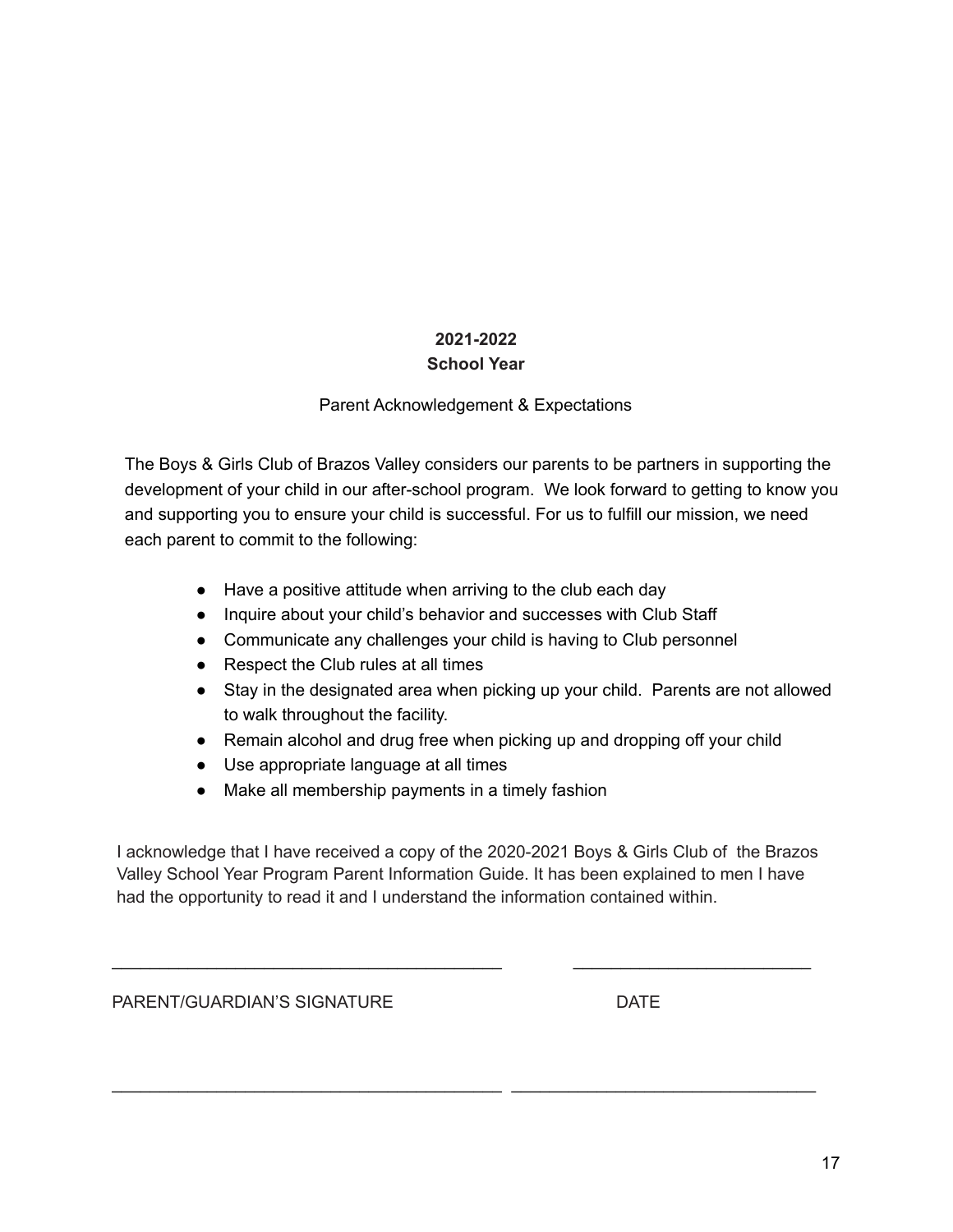#### **PLEASE SIGN AND SUBMIT TO BOYS & GIRLS CLUBS OF THE BRAZOS VALLEY**

\_\_\_\_\_\_\_\_\_\_\_\_\_\_\_\_\_\_\_\_\_\_\_\_\_\_\_\_\_\_\_\_\_\_\_\_\_\_\_\_\_\_\_\_\_\_\_\_\_\_\_\_

\_\_\_\_\_\_\_\_\_\_\_\_\_\_\_\_\_\_\_\_\_\_\_\_\_\_\_\_\_\_\_\_\_\_\_\_\_\_\_\_\_\_\_\_\_\_\_\_\_\_\_\_\_\_\_\_\_\_\_\_\_\_\_\_\_\_\_\_\_\_\_\_\_\_\_\_ \_\_\_\_\_\_\_\_\_\_\_\_\_\_\_\_\_\_\_\_\_\_\_\_\_\_\_\_\_\_\_\_\_\_\_\_\_\_\_\_\_\_\_\_\_\_\_\_\_\_\_\_\_\_\_\_\_\_\_\_\_\_\_\_\_\_\_\_\_\_\_\_\_\_\_\_

**Role of Parents/Guardians**

**Parents and guardians play vital roles at the Boys and Girls Club of Brazos Valley.**

**It is important that the parents and guardians be involved with the growth and development of each member.**

**By signing below you acknowledge that you understand the rules and policies of the Boys and Girls Club of Brazos Valley and request that your son/daughter be admitted into membership. You and your child can read the policies, and keep them as a reference. You acknowledge that you will explain the rules to your son/daughter if any questions arise. You may contact a Club Director if you require further explanation.**

**\_\_\_\_\_\_\_\_\_\_\_\_\_\_\_\_\_\_\_\_\_\_\_\_\_\_\_\_\_\_\_\_\_\_\_\_\_\_\_\_\_\_\_\_\_\_\_\_\_\_ \_\_\_\_\_\_\_\_\_\_\_\_\_\_\_\_\_\_\_\_\_\_**

**Parent/Guardian Signature Date**

**Role of Member**

**I understand that breaking the rules and policies of the Boys and Girls Club of Brazos Valley may be grounds for suspension or loss of membership privileges.**

**I also agree to behave as a productive, responsible and caring citizen.**

**By signing this you agree to honor the Club Rules and Policies during activities whether at the Club, on a field trip, in a Club vehicle, or at a Club sponsored event.**

**Member Signature Date**

**\_\_\_\_\_\_\_\_\_\_\_\_\_\_\_\_\_\_\_\_\_\_\_\_\_\_\_\_\_\_\_\_\_\_\_\_\_\_\_\_\_\_\_\_\_\_\_\_\_\_\_\_\_ \_\_\_\_\_\_\_\_\_\_\_\_\_\_\_\_\_\_\_\_\_**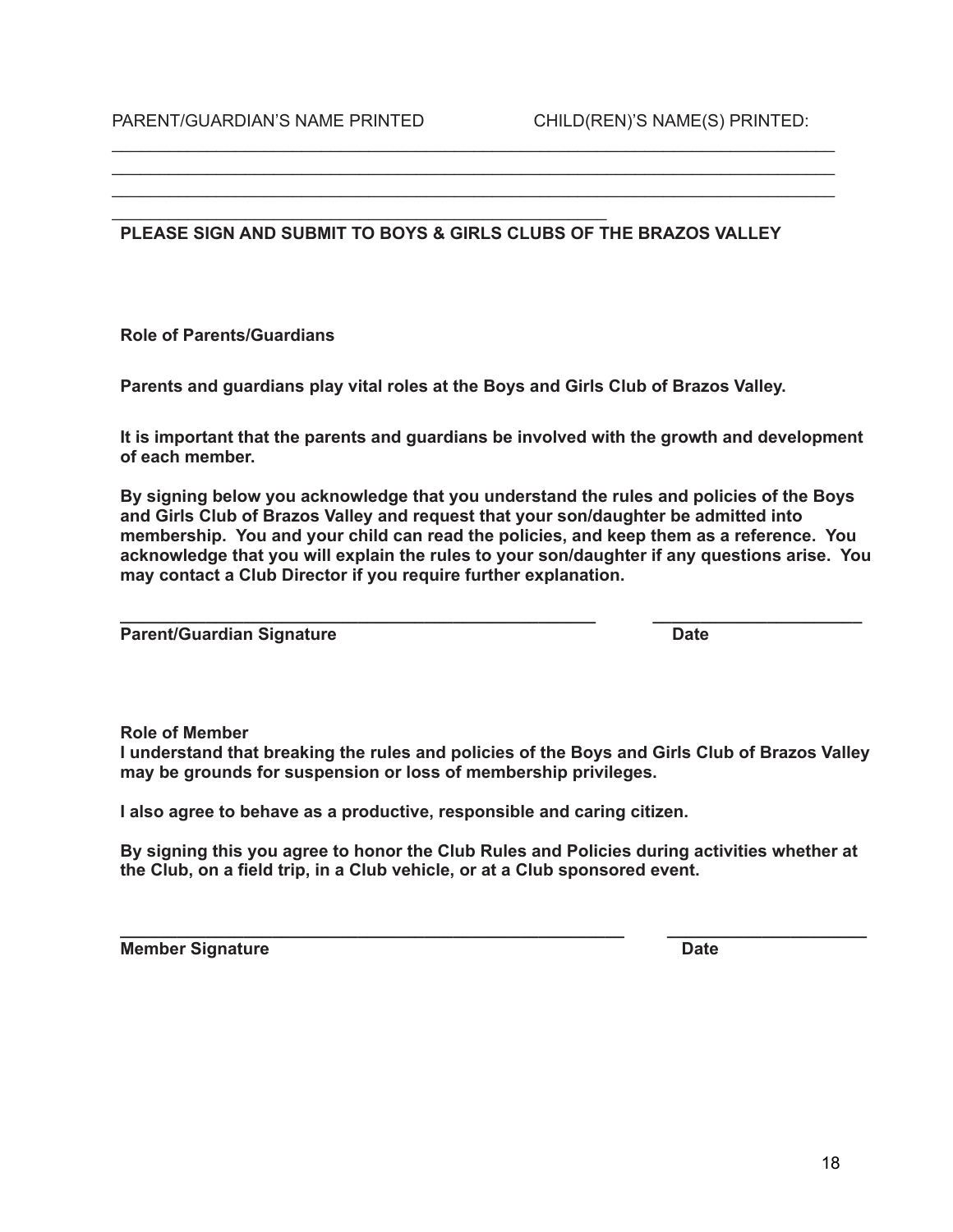## **Sports Programs Information**

## **Parent Code of Conduct**

As a parent of a Boys and Girls Club of Brazos Valley member, I understand the impact I have on the lives of children involved in our programs. My impact is not only upon the young players of my child's team but upon the young players of all teams, whether directly or indirectly. The examples I set and the attitudes I take are the driving forces in creating a positive atmosphere. It is this positive atmosphere from which our kids can best build self-esteem and develop character.

Therefore I will:

- Refrain from the use of alcohol, drugs or tobacco products prior to and during any game or practice or at any facility where such use is prohibited.
- Refrain from using profanity.
- Refrain from verbally, physically or psychologically abusing any player, referee, coach, other parents, spectator or Boys and Girls Club employee.
- Teach and demonstrate respect for the referees/umpires.
- Respect the players and parents on my child's team and other teams. I will appreciate the diversity of players and demonstrate appropriate gestures of sportsmanship before, during and after a game.
- Follow facility rules and regulations and respect at all times the properties of others.
- Practice sportsmanship and fair play.
- Promote child growth and development in a positive and supportive manner.
- Communicate with the coach in a timely fashion. They need to stay informed about scheduling conflicts with practice and games.

I understand that I may not use the Boys and Girls Club of Brazos Valley name when requesting donations of any kind.

I also understand that if I violate this Code of Conduct, league policies or procedures, or Federal, State or Local laws, ordinances or rules, then I may be subject to probation, suspension, dismissal or denial of all club related activities/properties/facilities with the Boys and Girls Club of Brazos Valley or other disciplinary action deemed appropriate by the Director of Athletics.

Parent/Guardian Date **Date of the Contract of the Contract of Contract of Contract Only and Date** 

**\_\_\_\_\_\_\_\_\_\_\_\_\_\_\_\_\_\_\_\_\_\_\_\_\_\_\_\_\_\_\_\_\_\_\_\_\_\_\_\_\_\_\_\_\_\_\_\_\_\_\_\_\_ \_\_\_\_\_\_\_\_\_\_\_\_\_\_\_\_\_\_\_\_**